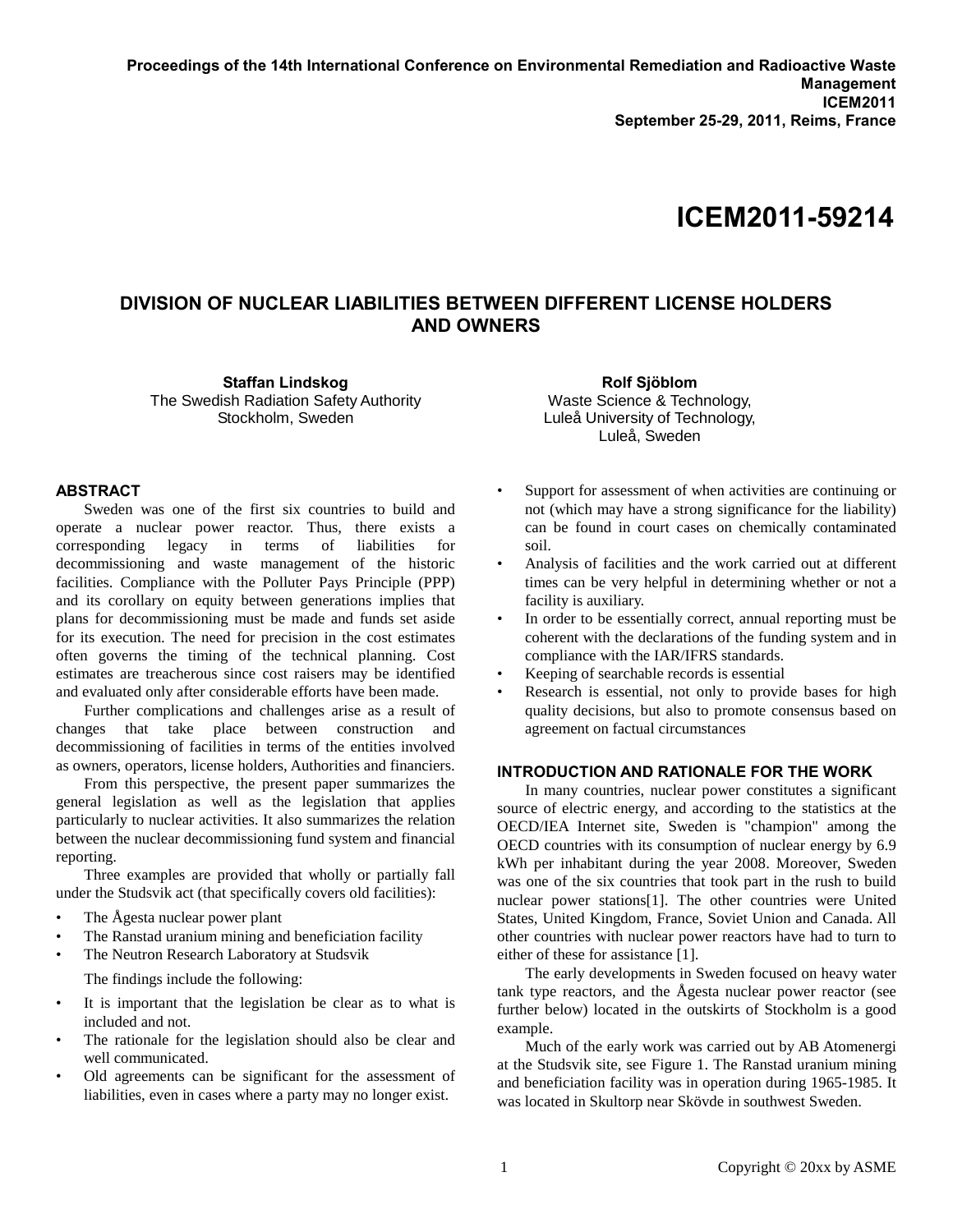Today, Sweden has 12 nuclear reactors (both PWR:s and BWR:s) taken into operation between 1972 and 1985, but two of them have been permanently shut down. In addition, there is a central store for spent nuclear fuel, CLAB, at the Oskarshamn nuclear site and a geologic final store for short-lived, and lowlevel waste, SFR, at the Forsmark site.

The old as well as the more recent activities have generated nuclear waste as well as contaminations of surfaces and media in buildings.

At present, it must be regarded as well known that decommissioning of nuclear facilities as well as the associated management of the waste constitute substantial undertakings and costs. It has e. g. been found [2-24] that early planning is essential, that the timing of the technical planning may be governed that for financial planning, and that such planning may be very treacherous, especially for older research facilities for which a long time might have passed after closure, e. t. c.

The main reasons for this are presented in References [12,17-18] in which it has been found that reasonably reliable cost estimates at an early stage can be obtained only if the following is used as a basis:

- Radiological surveying (total or via representative sampling)
- Technical planning and methodology selection. This includes to determine relations between capital / equipment and labour.
- Financial risk identification and evaluation

It can be noted in this regard that although nuclear chain reactions were introduced already in the 1940's, together with induced radioactivity, it took until the 1970's until the waste issue was recognized and attended to. A similar development has taken place for decommissioning, in which case the awareness has arisen more recently.

Part of the reason for the incubation or initiation time may be found in the development of the Polluter Pays Principle (PPP). It is e. g. dealt with in the Brundtland report[25] which refers to an OECD decision from 1972[26].

A corollary to the PPP is the principle of equity between generations (more on this topic can be found in [20]). These principles have been incorporated in various legislations, and have thus had a substantial influence on the issues of nuclear decommissioning and waste management, see further below.



Figure 1. Artist's impression of the Studsvik site at around the year 1965. The illustration is based on contemporary drawings [27- 28] and areal photographs [28-31]. (The site looks substantially different today.)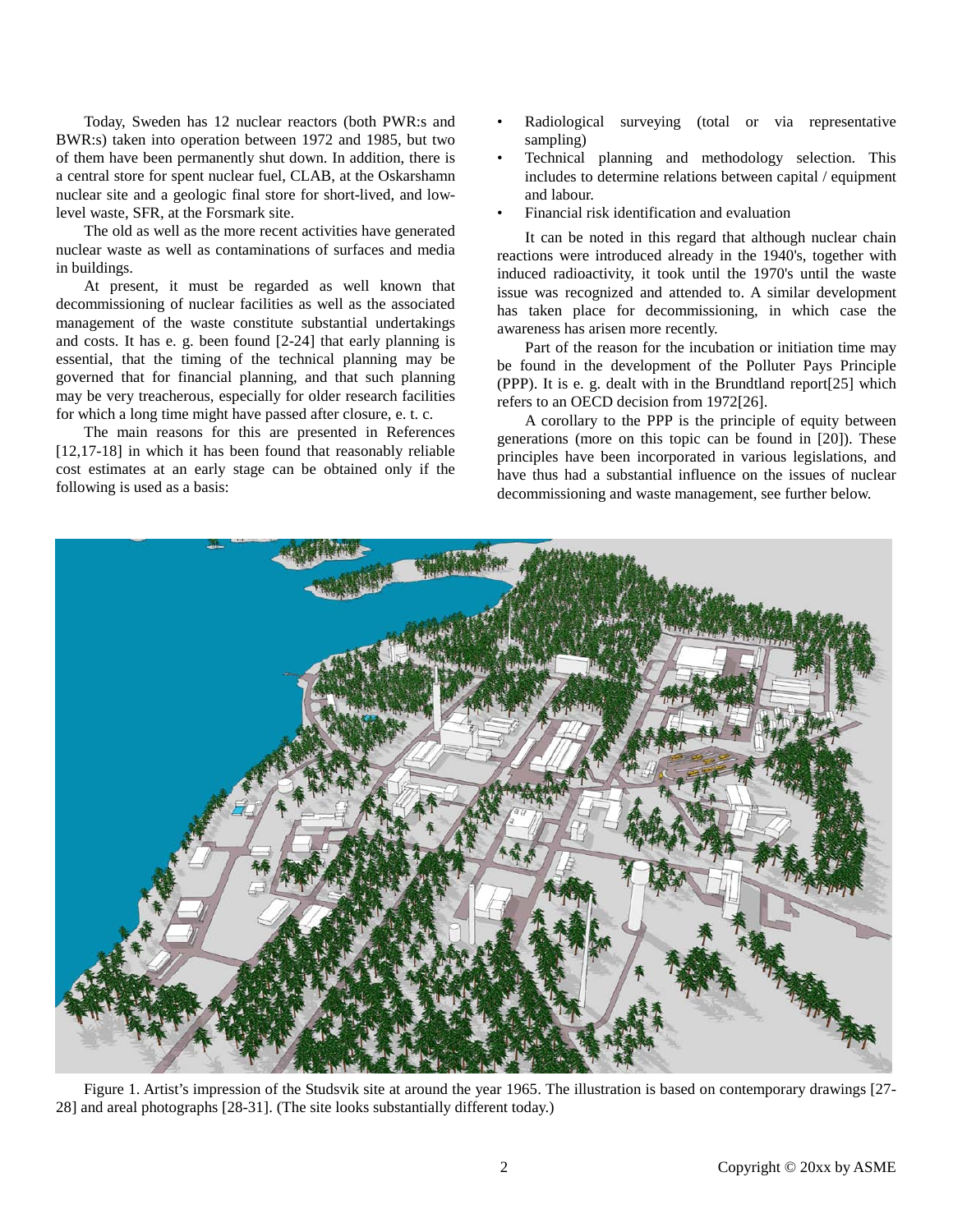Analyses in a historical perspective have shown [23], however, that sustainability awareness has been around for at least as long as agriculture, and that some of the shortcomings are actually modern inventions. It has also been put forward that awareness does not necessarily arise promptly following a new discovery, but that there may be substantial delays involved.[24] In the strategic planning for the operation of a nuclear facility it is therefore essential to identify such discoveries or features that may become trends in some future.

Thus, although an early definition of the PPP was introduced in the Swedish legislation already in 1969[32-33], we are still struggling with its full implementation.

One aspect that has been dealt with in numerous court cases (in the area of chemically contaminated soil) is environmental liability with regard to owners, operators and license holders. They may have appeared in parallel or sequentially. The issue has also prompted action in the area of nuclear decommissioning and waste management.

The legislation in Sweden - as in many other countries states that it is possible - at least in theory - for the legal system to sue anyone of the license holders, operators and owners, and perhaps also others involved, for any damage or other liability. It might therefore be tempting to assume that the issue of who is responsible may not be very important. It is up to such parties to sort out in retrospect who is to pay what for which liability.

Actually, such an outcome should be seen as a last resort, and is thus more of an academic interest. As will be illustrated and shown below, appropriate and responsible environmental management relies on proactive actions and adequate early planning as well as good judgment and strive for consensus. Unclear responsibilities impede or prohibit appropriate timely action.

In our Swedish experience - in the area of chemically contaminated soil as well as in the area of nuclear technology these matters are highly significant for an efficient and successful implementation of the PPP. In spite of this, they are rarely presented and discussed in the scientific literature.

This is the rationale for the present work in which some of our experiences in the different areas are compiled and lessons learned shared.

# **DISCLAIMER**

This paper refers to work in progress and as such any conclusions represent the views of the authors and do not necessarily reflect the views held by the *Swedish Radiation Safety Authority*.

#### **NOMENCLATURE**

There are three levels of legislation in Sweden.

- 1 *Law* which is issued by the Parliament and as authorized by the people in Sweden
- 2 *Ordinance* which is issued by the Government, under the laws issued by Parliament and after authorization by the Parliament

3 *Regulation* which is issued by a Competent Authority such as the Swedish Radiation Safety Authority. A regulation is issued under the laws and ordinances and after authorization by the Government.

Laws, ordinances and regulations are legally binding and the compliance of them is overseen and assured by our legal system, including our courts.

In addition, a Swedish Authority may be delegated to issue *general advice* with regard to a certain regulation. It can contain clarification as to what the actual regulation is intended to mean and may also provide examples. General advice is not legally binding and compliance must not necessarily be upheld in a court decision.

Competent Authorities – like everybody else, e. g. a branch organization – can also issue *guidance documents*. They reflect good practice, but cannot necessarily be relied on for compliance with legislation.

In this paper, the *Swedish Radiation Safety Authority* (in Swedish: *Strålsäkerhetsmyndigheten*) is referred to by its abbreviated name, *SSM*.

# **DECOMMISSIONING UNDER THE GENERAL LEGISLATION**

Framework legislation relevant for decommissioning can be found in the *Swedish environmental code*[34] together with the *introduction of the environmental code act*[35].

The PPP is implemented in the Swedish Environmental code[34] as follows: "*Persons who pursue or have pursued an activity or taken a measure that causes damage or detriment to the environment shall be responsible, until such time as the damage or detriment ceases, for remedying it to the extent deemed reasonable …*". There is no limit in time, nor in extent. Thus, the full liability will exist as long as remediation has not been completed.

The same principle, albeit less comprehensive, can be found in the *environment protection act*[32-33] which was in force from 1969 to 1998 at which time it was replaced with Swedish environmental code[34-35].

Liability for environmental damage is not subject to barring by limitation. However, since *the Swedish instrument of government*[36] states that legislation cannot apply retroactively, responsibility is claimed only for such damages that originate from activities that have continued after the 30th of June 1969[35] when the environment protection act[32-33] came into force.

The Swedish instrument of government[36] also states that *lex in casu* is not allowed and that decisions in individual cases can be made only by our legal courts. Consequently, questions of what damage should be paid by whom has been the subject of considerable investigations and advice, see e. g. [37-41], as well as rulings in the environmental courts, see e. g. [42].

Thus, the extent of the responsibility that can be claimed from an operator depends on the following factors: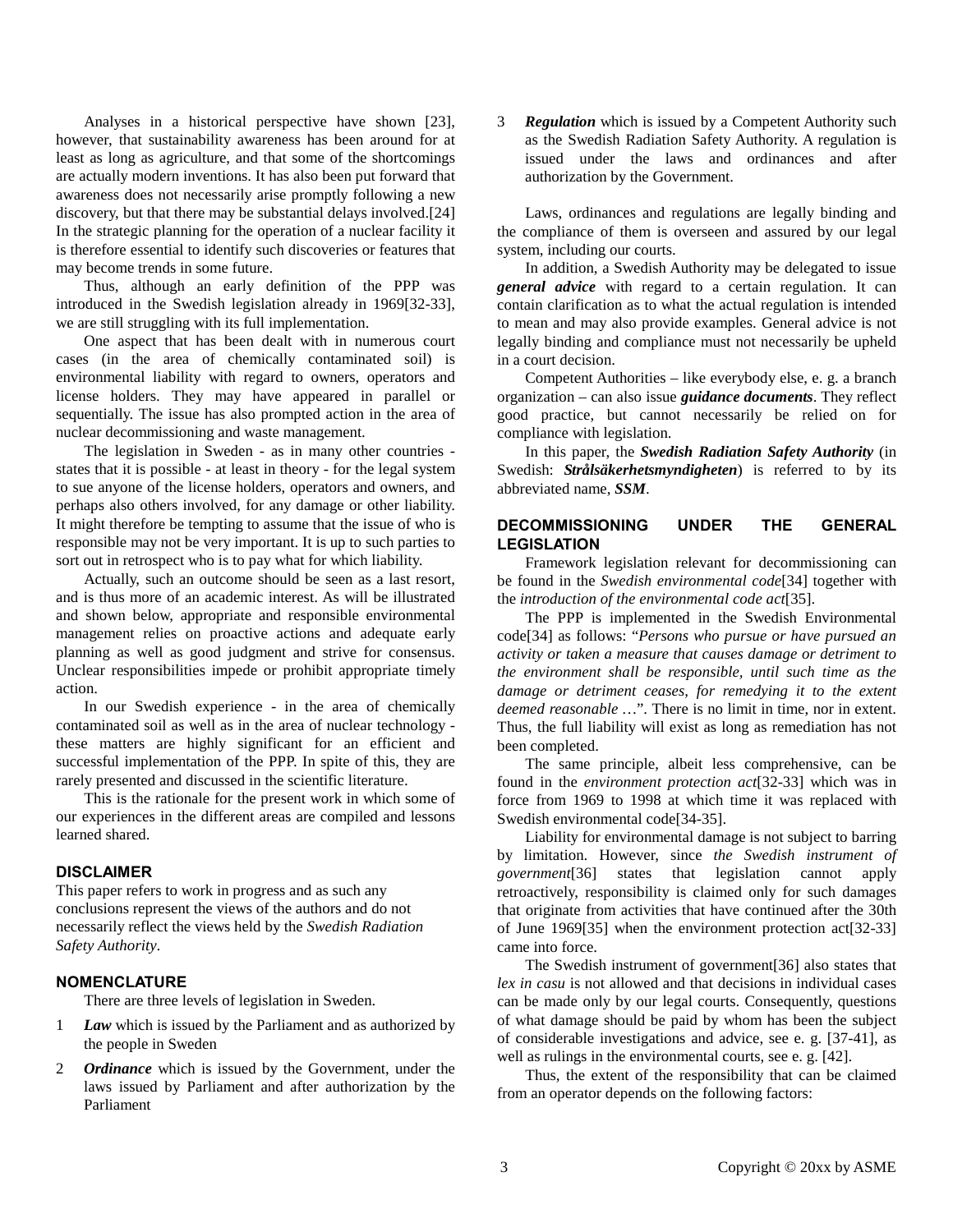- the extent of remedial action required
- when the damage was inflicted
- earlier requirements on the operator (e. g. by permits for operation and court decisions)
- compliance with present and previous legislation
- if the damage could reasonably have been foreseen

The responsibility is a collective one, and can be demanded from any entity involved. Responsibility is demanded from operators before owners, and from late operators before early ones. It is then up to the parties to come to agreement on how the liabilities are to be distributed among them.

The courts usually make their assessments in two steps. Firstly, they consider and decide on what is the appropriate extent of the remedial actions to be taken, and secondly, on how much of this that can reasonably be demanded from the operators and owners.

For activities carried out before the year 1969, this may imply that none of the operators and owners can be held liable for at least part of the costs. In such cases, remediation cannot come about unless the Government supplies the financing that is missing. For such purposes, the Swedish Environment Protection Agency receives on the order of 40 M€ annually.[43] According to the latest annual report of the Agency, the developments are mainly positive, but the pace of remediation must increase if the risks associated with contaminated sites are to be controlled before the year 2050.

Thus, the timing of remedial actions depend not only on what may be optimal from health and environment as well as sustainability and technical feasibility points of view, but also on the availability of financial resources.

Guarantees for funding are achieved by means of requirements on securities as one of the conditions for licensing.[34] This includes municipalities, as decided in a recent court ruling by Miljööverdomstolen (our highest court that deals with environmental cases), decision M5292-09.

Although there is comprehensive legislation for nuclear technology activities, see below, the conventional environmental legislation, cf. above, applies simultaneously. There are a few exceptions, however, including that securities need not be provided under the Swedish environmental code[34] if funding is assured under the act of financing[44].

# **DECOMMISSIONING UNDER THE NUCLEAR LEGISLATION**

Nuclear technology is regulated in Sweden primarily under the following laws:

- Radiation protection act<sup>[45]</sup>
- Act on nuclear activities[46]
- Nuclear liability act<sup>[44]</sup>
- The Studsvik act that covers the Swedish nuclear legacy for certain old facilities before 1991.[47]

The main purpose of the nuclear liability act is to provide for the adequate financing and appropriate responsible action for decommissioning and waste management from the Swedish nuclear power program described above in the introduction, see references [9-24,48-49].

Recently, the nuclear liability act as well as its associated ordinance[50] have included also license holders of small facilities.[18] In addition, a special law - commonly referred to as the *Studsvik act* - was introduced in 1988 to cover decommissioning and waste management for certain historical facilities.[47] Most of the facilities included in the law are at the Studsvik site, including the R2 research reactor and its "auxiliary buildings", but the Ågesta reactor and the Ranstad facility are also included, see further below.

There have been operator and ownership related issues in conjunction with the system of finance concerning the nuclear power plants, but the main attention so far has been paid to issues related to the Studsvik act and the new ordinance that includes also small facilities. Therefore, this will be dealt with in the following.

The nuclear liability act[44] was first issued in 1981 and covered only the nuclear power reactors in operation and the associated waste. Other activities on decommissioning and waste management had until the late 1980's been financed out of the annual national budgets. This had been the case e. g. for the decommissioning of the R1 research reactor in Stockholm during the first part of the 1980's.[12,17] At that time Studsvik AB was owned to 100 % by the Swedish state, and also owned the entire Studsvik site.

In 1987, the Government proposed to Parliament[51] that a separate fund should be established for the financing of decommissioning and waste management associated with certain historical facilities, and that the payments to this fund should be made by the nuclear utilities in proportion to their generation of nuclear electricity. It was reasoned in the proposition that Studsvik AB (mainly under its previous name AB Atomenergi) had played a major part in the development of nuclear power technology from which other actors subsequently were reaping the benefits. It was only fair, according to the proposition, that those actors - the operators of the nuclear power plants - paid for the associated environmental liability. The proposal on policy from 1987[51] was followed up during the subsequent year in the form of another proposition to the Parliament[52] which lead to the decision on the Studsvik act[47].

The rationale put forward by the Government may, however, not represent an entirely coherent view in Sweden. It is thus put forward in a report published by the Swedish Nuclear Fuel and Waste management Company (SKB) on the Swedish nuclear waste programme[53] that the reason for the new law was that Studsvik AB had encountered financial problems.

This is not an argument that was put forward in the policy proposition from 1987[51]. It is noted elsewhere in the proposition that Studsvik AB should receive a shareholder contribution of SEK 40 million which can be compared with the estimated environmental liability under the Studsvik act which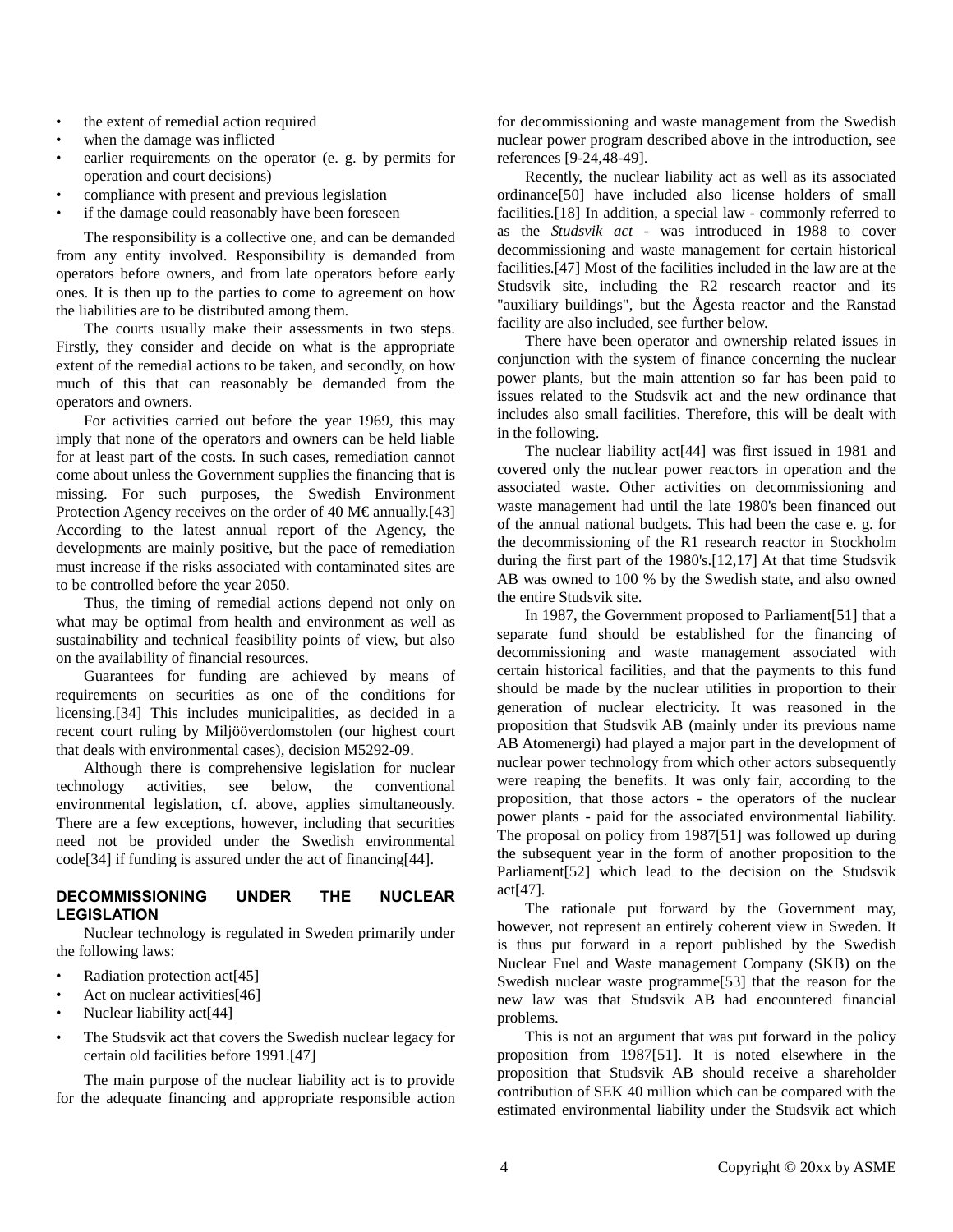(according to the same proposition) amounted to SEK 1500 million. Thus, there is little support in the original document for the claim in the SKB report.

Comparison may also be made with the Government expenditures on nuclear R&D during 1955-1975 which in today's currency amount to a total of about SEK 18 000 million[54] (corresponding to about 1,9 billion  $\epsilon$ , and to about SEK 10 000 million at the price level of 1988). It should also be realized that considerable work was conducted on decommissioning and waste management related to historical legacies during the 1980's, but the monetary extent has not been assessed in the present work.

It is of course very difficult to assess if a court ruling such as those that have come about after the introduction of the environmental code ten years later[34] (c. f. above) might have facilitated less diverging perspectives. It can be concluded, however, that the Studsvik act has lead to that responsible action has been taken with regard to the environmental liabilities of historical facilities, and that the Swedish nuclear community can pride itself of compliance with the PPP.

During the years 2003-2004, the nuclear liability act[44] and the Studsvik act[47] were subject to a public investigation[55]. The present analysis is limited to the implications for the Studsvik act. It was proposed that the Studsvik act was to be closed on the grounds of the Swedish instrument of government[36] not allowing *lex in casu* (legislation for individual cases) together with the desirability of a unified legislation. It has not been possible for the present authors to extract what actual benefits this would imply with regard to the pertinent implementation of the PPP for the historical nuclear liability. The investigation discusses uncertainty, but no trace has been found in the main text regarding the uncertainty of assessments for historic facilities relative to other costs. Grounds for such assessment can, however, be found in the appendices in which e. g. Shankar Menon puts forward that there are particularly large uncertainties in the estimations of costs for decommissioning. Almost one year before the investigation was published, the competent Authority (then the Swedish Nuclear Power Inspectorate, now SSM) published reference [9] which could also have substantially improved the perspective regarding the uncertainties involved.

The possible implications of the premature closing of the Studsvik fund were presented in some detail at a meeting in 2008.[15]

Subsequently, the Studsvik fund has been reopened twice and the latest decision was passed by Parliament in late June 2011. Now, the Studsvik law will apply through the year 2017. Furthermore, AB SVAFO (which is owned by the Swedish nuclear utilities) is the entity carrying out most of the remedial actions. Nowadays, AB SVAFO owns most of the facilities that they are responsible for, and this reduces the nuclear liability risks for the now publicly traded Studsvik AB to more ordinary levels.

The latest version of the Studsvik act (yet not published, but decided by Parliament in accordance with the proposition)[56] clarifies that the Neutron Research Laboratory is as an auxiliary building to the R2 research reactor, and is thus to be included in the financing. It also clarifies that it is waste generated before June 30, 1991, that is to be included. The Government proposition and Parliament decision are based on an investigation carried out by SSM.[57]

As earlier, and contrary to the nuclear liability act<sup>[44]</sup>, the Studsvik act contains no mentioning of repayment of superfluous funds. However, the Government puts forward that it considers the prerequisites for such repayments. It is the intention of the Government that the fee should cover only the actual costs incurred which implies that very limited contingencies (if any) should be included in the fee.

Before it was presented to the Parliament, the proposed new version of the Studsvik act was reviewed by the *Council on Legislation* which did not identify any issues related to *lex in casu*.

The public investigation[55] also lead to certain changes in the nuclear liability act[44] and to a new ordinance[50] (in the year 2008), the implications of which were presented at the previous ICEM meeting[50]. In essence, it clarifies how the nuclear liability as defined already under the environmental code[34] is to be managed. It states that all license holders under the act on nuclear activities[47] have to carry out recurrent cost calculations, which are reviewed by SSM, and to pay to segregated funds and/or to provide securities as decided by SSM.

#### **THE FUND SYSTEM AND FINANCIAL REPORTING**

The ordinance[50] mentioned in the previous section implies that Studsvik AB and a few others will have to make such calculations and pay to segregated funds for those liabilities that are not covered under the Studsvik act.

There are as to yet no national detailed instructions regarding how such calculations are to be made. Guidance can be found, however, in the international literature since ASTM has published standards on assessments[58] and disclosure[58] of costs for decommissioning. IFRS/IAS has issued a standard for financial reporting[60] that is valid in many countries, including Sweden. Further references can be found in [18]

According to IAS 16[60], costs for "*asset dismantlement, removal and restoration*" should be included in the "*cost for an item of property, plant and equipment*". Such costs are thus to be written off simultaneously with the other costs for the asset in question.

IFRIC 1 in [60] "*applies to changes in the measurement of any existing decommissioning, restoration or similar liability* ...". Such "*changes in the liability shall be added to, or deducted from, the cost of the related asset in the current period*". "*The amount deducted from the cost of the asset shall not exceed its carrying amount*" and "*the excess shall be recognised immediately*". "*If the adjustment results in an addition to the cost of an asset, the entity shall consider*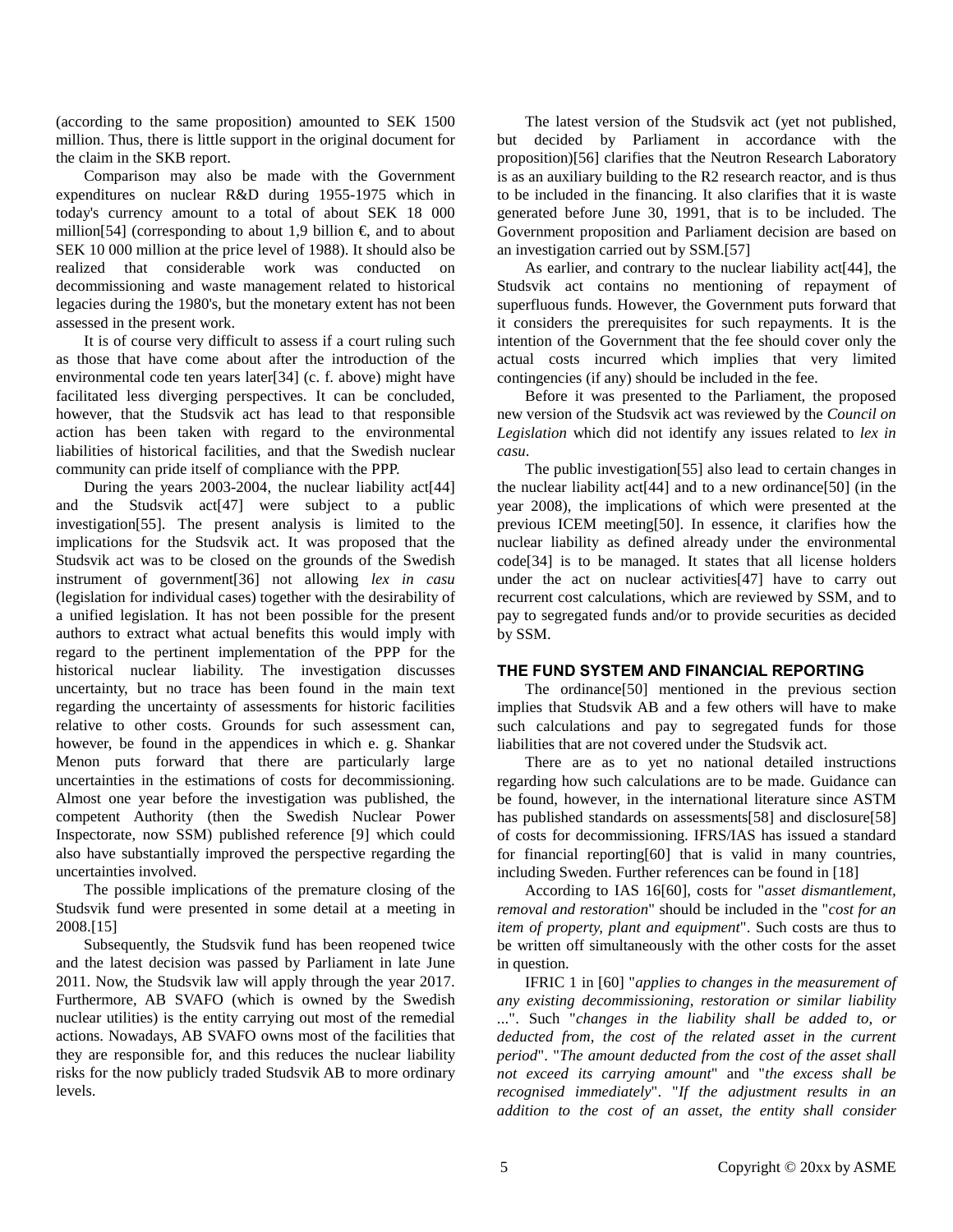*whether this is an indication that the new carrying amount of the asset may not be fully recoverable*". The issue of impairment of assets is dealt with in IAS 36[60] which states that "*if the recovered amount of an asset is less than its carrying amount, the carrying amount shall be reduced to its recoverable amount. That reduction is an impairment loss*" ... "*and shall be recognised immediately*". Please note that this is only a collection of quotes, and that the full text of the latest version of IAS/IFRS should always be consulted.

In practice, it may well be that a sudden recognition of the decommissioning costs for an old facility can lead to a substantial reduction in profit for the current year. This may not always be the case, however, since such decomissioning costs can be balanced against surplus values.

#### **EXAMPLES**

#### *Background*

A brief historical background to the examples below can be found in the introduction. Further information is available in [15] and references therein.

In the year 1988, as a consequence of the Parliament decision on the Studsvik act, Studsvik AB formed the subsidiary *Atomenergi Projekt AB* to carry out the decommissioning and waste management work. In 1992, these tasks were taken over by *AB SVAFO* which was owned by the Swedish nuclear utilities. Studsvik AB acquired AB SVAFO in 2003 but sold it back to the utilities in 2009. In parallel to these developments, AB SVAFO has taken over licenses and ownerships for facilities that fall under the Studsvik act. The latest example is the acquisition of the permanently shut down research reactor R2.

#### *The Ågesta nuclear power plant*

The Ågesta nuclear power was of the tank type and had heavy water as coolant and moderator. The thermal output was 65 MW of which 10 were converted to electricity, and 55 were utilised as district heating for part of Stockholm. It was in operation during 1963-1974. The reactor was contaminated by severe fuel damages, and the damaged fuel was sent abroad for treatment. Details on the Ågesta reactor may be found in [15,61].

Certain preparations for decommissioning were made at the time of the AKA investigation[62-64] in the mid 1970's which turned the reactor into a suitable state for maintenance at a low level for many years. The actions included removal of all the fuel, the heavy water and any readily removable radioactive items. The primary system of the reactor was decontaminated in the early 1990's.[65]

The Ågesta nuclear power reactor is located on a real property owned by the City of Stockholm. Originally, the reactor and auxiliary buildings were owned to 50 % by Vattenfall AB and to 50 % by Studsvik AB (disregarding changes of names of the owners). Today, AB SVAFO has taken over the shares held by Studsvik AB. The licence to operate the facility is presently held by Vattenfall AB. AB SVAFO has, however, made a request to the SSM to take over the licence, and it is intended that AB SVAFO also takes over the shares held by Vattenfall AB after it has assumed responsibility for the license.

The original version of the Studsvik act<sup>[47]</sup> included only activities related to Studsvik AB, and thus clearly excluded the 50 % owned by Vattenfall AB. This reference was dropped in the revision of the Studsvik act in 2006 (Proposition 2005/06:183 and SFS 2006:651), and therefore the Vattenfall AB liability is - as far as is our understanding - no longer formally excluded. This appears to be entirely unintentional, however, since no discussion can be found on the matter, and since Vattenfall AB has made payments to the Nuclear Waste Fund in accordance with a 50 % liability under the nuclear liability act<sup>[44,50,66]</sup>.

### *The Ranstad uranium mining and beneficiation facility*

The Ranstad facility was in full operation during 1965- 1969. A total of 215 tonnes of uranium were produced (corresponding to about seven weeks of operation of the present Swedish nuclear power plants). One million cubic meters of tailings were generated. The site of the excavation is now a lake having an area of 27 hectares.

The rock type is alum shale which in its richest layers contain around 0.03 % of uranium. The uranium was beneficiated by leaching with sulfuric acid and subsequent liquid-liquid extraction.

For this and further information, see References[67-69]

The plant was owned and operated by AB Atomenergi (now Studsvik AB). In 1977, LKAB and Boliden AB formed the R&D company *AB Svensk Alunskifferutveckling* (ASA) which they owned by 50 % each. The name literally translates to "Swedish Alum Shale Development Limited Company". The Subsequent year ASA formed a subsidiary named *Ranstad Skifferaktiebolag* (RSA). The name literally translates to "Ranstad Shale Limited Company". It was owned to 60 % by ASA and to 20 % each by LKAB and Studsvik Energiteknik AB (formerly AB Atomenergi, now Studsvik AB). Simultaneously, RSA took over the facilities and personnel from Studsvik Energiteknik AB.

Reference [68] states the following about this takeover: "*When RSA was established and took over the Ranstad plant in 1978, the agreement included a clause that Studsvik Energiteknik AB maintained responsibility for restoration of areas affected by the earlier uranium production. Consequently Studsvik Energiteknik AB took charge of draining and waste water treatment at Ranstad as well as of preparations for final restoration from fiscal year 1984/85 with special government financing until the end of 1988."*

The present authors have not had access to the text of the agreement, but it is still a fair assumption that the authors had excellent insight into the events since one of them (Gunnar Olsson) was the general manager at the Ranstad site for many years.

The quotation thus strongly suggests that the environmental liability from the historical use of the Ranstad site remained solely with Studsvik Energiteknik AB regardless of subsequent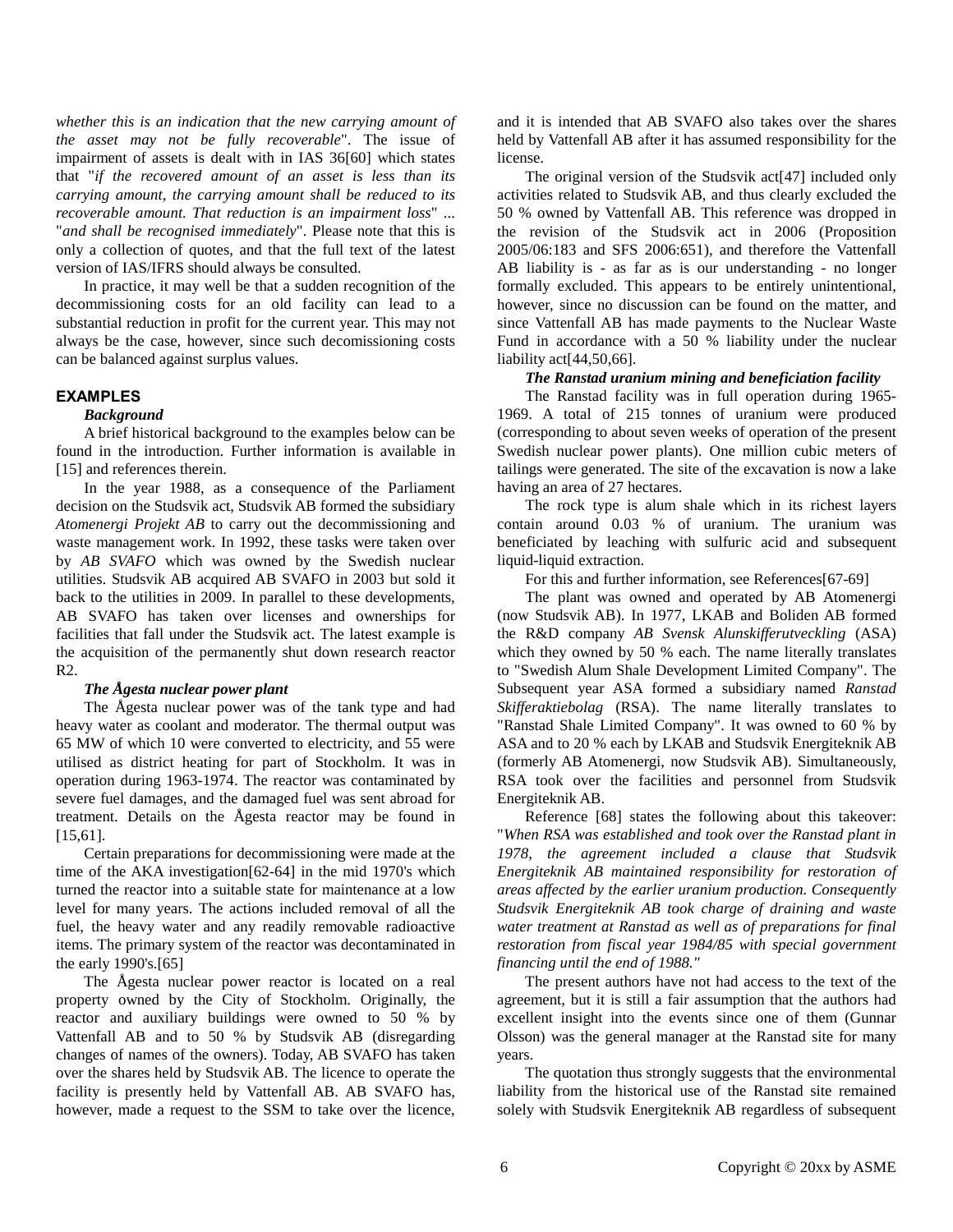ownership of the site. Thus, the introduction of the Studsvik act[47] and its explicit mentioning of Ranstad a few years later implies that all the historic liabilities fall under this act.

In 1984, the Swedish government made the decision to stop all plans for uranium production in Sweden and the Ranstad uranium license was cancelled.[69] According to [68], RSA/ASA decided to stop all activities with alum shale when their license expired. The localities were let out to other companies, and one of them, *Ranstad Industricentrum AB*, acquired RSA in 1987.

The above shows that Ranstad Industricentrum AB could neither have had the intent nor the possibility to continue the previous uranium mining and beneficiation activities. This relates, at least in principle, to the court cases[42] discussed above in which a sharing of liabilities may come into question for ongoing activities.

After the introduction of the Studsvik act, further remediation and decommissioning work was carried out at the Ranstad site including putting a cover on the 25 hectares of tailings and the demolition of some of the buildings[68-69], and, more recently, cleaning up with regards to remaining chemicals e t c.

Ranstad Mineral AB is renting facilities at Ranstad Industricentrum AB. The two companies have the same owner. According to Reference [70], Ranstad Mineral AB, in collaboration with Studsvik AB, reprocesses waste containing enriched uranium. The waste is first incinerated at Studsvik where after the ashes are leached with sulphuric acid at Ranstad. According to [70], "*The process started in a small scale 1984. During 1998 - 2000 about 150 ton material was processed each year. The production of uranium each year was 700 – 800 kg. The leaching residues had uranium contents <0,02 %. With these low values combined with the strong leaching with sulfuric acid it has been possible to dispose these leaching residues at a municipal waste disposal facility.*"

Arguments against seeing this as the same and ongoing activity relative to the previous uranium mining and beneficiation include the following:

- the purpose is entirely different,
- the latter annual turnover has been around 150 tonnes as compared with on the order of 500 thousand tonnes, and
- there was more or less a discontinuity in time of 15 years (between 1969 and 1984)

Information on the present historical facilities and the associated cost estimations can be found in [71-72]. The license for the Ranstad site is held by Ranstad Industricentrum AB. According to its latest annual report, AB SVAFO intends to work with the license holder through agreements.

#### *The Neutron Research Laboratory at Studsvik*

The R2 research reactor at Studsvik was in operation between 1960 and 2005 when it was permanently shut down. The enrichment of the uranium fuel was much higher than for power reactors. It was a light water cooled and moderated reactor of tank type design. The core was only about one meter in cube but had a maximum thermal power output of about 50 MW.

The design was very versatile with regard to the types of experiments and services that could be performed: fuel ramp tests, materials tests, irradiation of materials for electronics, cancer treatment, chemical analysis by neutron activation, and generation of various particles - especially neutrons - for scientific experiments.

The operation of the reactor was thus synergetic with the operation of the Neutron Research Laboratory (NRL) which consequently had to close after the shut down of the R2 reactor. The equipment used by NRL was partly located around the core of the reactor, partly in an adjacent building.

Examples of headings in the progress report from of NRL from 1987-1989 include the following:

- Neutron Scattering Activities form materials research
- Neutron and X-ray Scattering
- Studies of Materials
- **Neutron Diffraction Research**
- Neutron Scattering Projects for Reactor Physics
- Experimental Subatomic Physics, in particular Neutron Physics
- Physical Biology

The license of operation is held by the University of Uppsala. The building is owned by Akademiska Hus AB which is an organization that manages buildings for universities, and the real estate (the ground) is owned by Studsvik AB.

The University of Uppsala has fulfilled - as far as we have understood - its duty to decommission its laboratory as a tenant. This is as it should be, namely that remediation has been carried out in a timely manner and when there is still staff available who know about the work that has been conducted.

Recently, the question has arisen as to who should pick up the bill. Is their laboratory next to the reactor building such an auxiliary building as is mentioned in the Studsvik act[47]? If not, who should pay, the present license holder or previous ones? For a long time the laboratory was financed directly by what is now the National Research Council. Can a Research Council - a non-profit organization with no assets of its own be held responsible for environmental liabilities accumulated over time as a result of their grants?

Interviews with former staff together with information searches on the activities of NRL, including previous annual reports, indicate that little contamination has been added since the Studsvik act was passed. The remaining question is then if the laboratory in the adjacent building was auxiliary. For the execution of the research it was necessary to utilize the facilities in the laboratory simultaneously with those in the reactor hall. The conclusion in the present report is therefore that it is an auxiliary building. This is also what SSM has responded to the Government, and what parliament decided in June 2011, in accordance with a proposal from the Government.[56]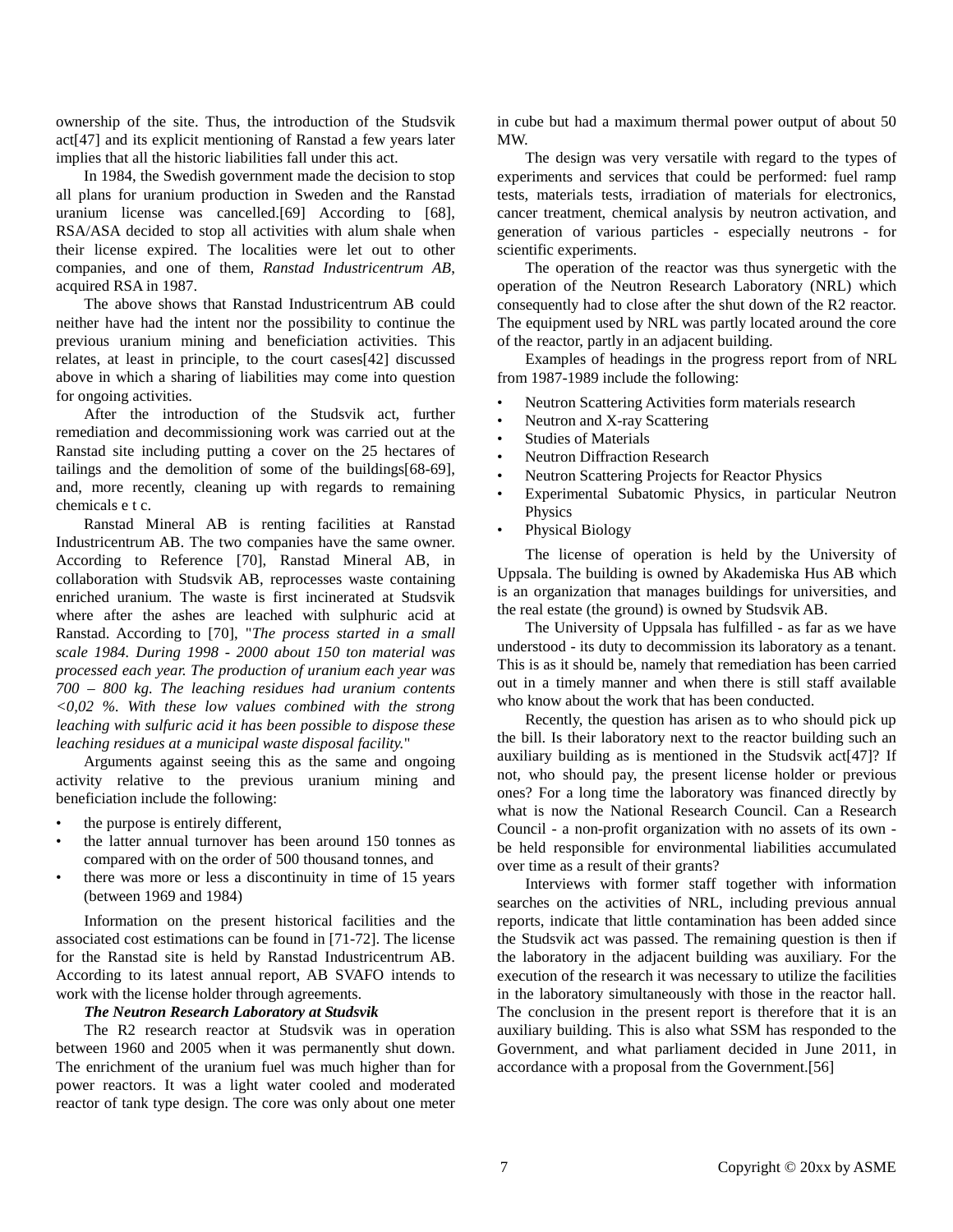# **FINAL REMARKS**

It has been concluded earlier that cost calculations of decommissioning, especially of historic research facilities, is associated with considerably higher uncertainties as compared to other corresponding non-nuclear construction or demolition projects. Cost raisers are numerous, and may be difficult to identify beforehand. Compliance with the PPP implies that funds need to be accumulated during the useful life time in order to be available at the time when they are needed. Therefore, in many cases, the timing of the technical planning may be governed by the needs for financial planning.

During the time that passes between the erection of a facility and the issuing of a letter of end of responsibility, it can be expected that many changes take place with regard to the entities involved as owners, operators, license holders, Authorities, and financiers. The situation easily becomes complex which in turn may lead to disparities in views and associated conflicts. The issue of sorting out responsibilities between different organizations is by no means a new one in the international literature. Hard earned experience can e. g. be found in the area of outsourcing[73]. One important issue is to declare and sort out the responsibilities for any liabilities between different organizations, especially when changes are made in ownership.

It is essential in this regard to learn from experience, and to share lessons learned. Research is essential for the compilation and analysis of the factors that are important. This can also help the various parties with the knowledge bases needed for comprehensive perspectives.

Such support is essential not only for a high quality in the decisions, but also in order to build consensus based on agreement on factual circumstances.

The long-term character of the tasks is also a decisive factor. This calls for solutions that stand the tests of time with regard to e. g. public values and the state of scientific knowledge. Thus, stake-holders, e. g. the younger generation and scientists, need to be included in the decommissioning work. In this way, responsible action as well as societal acceptance may be achieved.

#### **REFERENCES**

- 1 *Controlled nuclear chain reaction, the first 50 years*. American Nuclear Society, 1992.
- 2 *Decommissioning of nuclear power plants and research reactors.* Safety Guide. IAEA safety standard series No WS-G.2.1.6
- 3 *Decommissioning of Nuclear fuel cycle facilities.* Safety Guide. IAEA safety standard series No WS-G.2.4.7
- 4 *Decommissioning of medical, industrial and research facilities.* Safety Guide. IAEA safety standard series No WS-G.2.2.8
- 5 *Decommissioning Nuclear Power Plants: Policies, Strategies and Costs.* Nuclear Energy Agency, Organization

for Economic Co-operation and development, OECD / NEA, 2003.

- 6 European Union Recommendation "*on the management of financial resources for the decommissioning of nuclear installations, spent fuel and radioactive waste*". Brussels, 24 October 2006. C(2006)3672.
- 7 Standard Guide for Nuclear Facility Decommissioning Plans. ASTM standard E1281 89(2005).
- 8 *Decommissioning Handbook. Procedures and practices for decommissioning. Office of Environmental Management.* U.S. Department of Energy, Washington, D.C. 20585, USA. DOE/EM-0383, January 2000.
- 9 Sjöblom, R., & Lindskog, S., *An applied study of the storage for old intermediate level waste at the Studsvik site.* SKI Report 2004:11. The Swedish Nuclear Power Inspectorate, February 2004.
- 10 Sjöblom, R., Sjöö, C., Lindskog, S. and Cato, A. *Early stage cost calculations for determination and decommissioning of nuclear research facilities.* The 10th International Conference on Environmental Remediation and Radioactive Waste Management. Glasgow, Scotland, 4- 8 September, 2005.
- 11 Sjöblom, R., Sjöö, C., Lindskog, S. and Cato, A. *Cost studies on decontamination and dismantling of nuclear facilities; the interim storage for spent nuclear fuel.* (In Swedish: Kärntekniska kostnadsstudier avseende dekontaminering och nedläggning; Mellanförvaret för använt kärnbränsle i Studsvik). SKI Report 2006:20. The Swedish Nuclear Power Inspectorate, April, 2006.
- 12 Iversen, K., Salmenhaara, S., Backe, S., Cato, A. and Lindskog, S., Callander, C., Efraimsson, H., Andersson, I., Sjöblom, R. *Cost calculations at early stages of nuclear facilities in the Nordic Countries.* The 11th International Conference on Environmental Remediation and Radioactive Waste Management. September 2-6, 2007, Bruges (Brugge), Belgium
- 13 Cato, A., Lindskog, S. and Sjöblom, R. *Financial Planning as a Tool for Efficient and Timely Decommissioning of Nuclear Research Facilities.* American Nuclear Society. Decommissioning, Decontamination and Reutilization. Capturing Decommissioning Lessons Learned. September 16-19, 2007, Chattanooga, Tennessee, USA.
- 14 Lindskog, S., Cato, A., and Sjöblom, R. *Estimations of costs for dismantling, decommissioning and associated waste management of nuclear facilities, and associated impact on decision processes, functioning of markets and the distribution of responsibilities between generations.*  WIT Transactions on Ecology and the Environment, Vol 108, pp 97-105, 2008.
- 15 Lindskog, S., and Sjöblom, R. *Regulation evolution in Sweden with emphasis on financial aspects of decommissioning. Decommissioning.* Challenges: an Industrial Reality? Sept. 28 to Oct.2, 2008 – Avignon, France.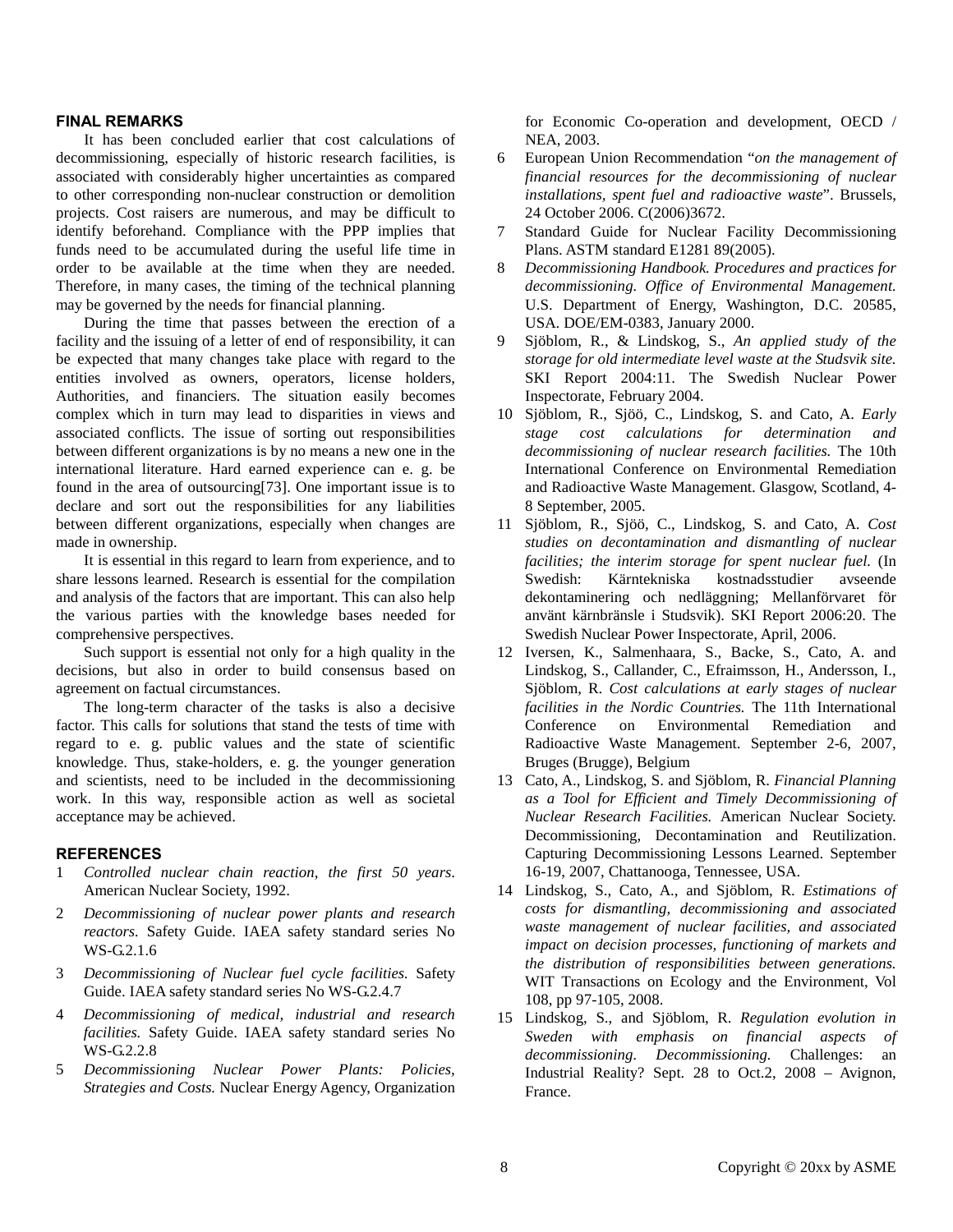- 16 Laraia, M. and McIntyre, P. J., responsible officers; Cato, A., Lindskog, S. and Sjöblom, R. et al contributors. *Decommissioning of research reactors and other small facilitiesby making optimal use of available resources.*  IAEA Report Series 463, Vienna 2008.
- 17 Andersson, I., Backe, S., Iversen, K., Lindskog, S., Salmenhaara, S. and Sjöblom, R.*, Cost calculations for decommissioning and dismantling of nuclear facilities.* Nordic Nuclear Safety Research, Project NKS-R, Report number NKS-165, July 2008. ISBN 978-87-7893-230-3.
- 18 Lindskog, S. and Sjöblom, R. *Radiological, technical and financial planning for decommissioning of small nuclear facilities in Sweden.* Proceedings of the 12th International Conference on Environmental Remediation and Radioactive Waste Management, ICEM2009, October 11- 15, 2009, Liverpool, UK.
- 191 Lindskog, S. and Sjöblom, R. *Implementation of the polluter pays principle - example of planning for decommissioning.* WIT Transactions on Ecology and the Environment, Vol 131, pp 27-38, 2010.
- 20 Labor, B. and Lindskog, S. *Values held by young stakeholders on financial planning regarding liabilities for nuclear decommissioning.* WIT Transactions on Ecology and the Environment, Vol 131, pp 235-246, 2010.
- 21 Lindskog, S., Sjöblom, R. and Labor B., *Sustainability of nuclear energy with regard to decommissioning and waste management.* WIT Transactions on Ecology and the Environment, Vol 143, pp 303-314, 2011.
- 22 Sjöblom, R. and Lindskog, S. *Management of international environmental liabilities - example of decommissioning of nuclear research and development facilities.* International Journal of Sustainable Development & Planning, in print.
- 23 Lindskog, S., Labor, B. and Sjöblom, R. *Sustainability of nuclear energy with regard to decommissioning and waste management.* Submitted to International Journal of Sustainable Development & Planning.
- 24 Sjöblom, R., Lindskog, S. and Andreas, L., *Lessons learned from nuclear decommissioning and waste management relevant to end of responsibilities for landfills.* To be presented at Sardinia 2011, Thirteenth International Waste Management and Landfill Symposium.
- 25 Brundtland, G., Chairman, *Our Common Future* (The Brundtland report). World Commission on environment and Development, Oxford University Press, Oxford, United Kingdom, 1987.
- 26 See OECD. '*Guiding Principles Concerning International Economic Aspects of Environmental Policies*', Council Recommendation C(72)128, Paris, 26 May 1972.
- 27 Munche, J-F., *The architect in the nuclear age*. Design of buildings to house radioactivity. Iliffe Books Ltd., London, 1964.
- 28 Studsvik, *Swedish research establishment.* EuroNuclear, September, 1965.
- 29 Österlundh, C. G. & Erwall, L. G., *Erzeugung und Anwendung von Radioisotopen.* (In German; Production

and use of radioisotopes) Die Atomwirtschaft, February, 1963.

- 30 Aler, B., *Survey of Sweden.* Nuclear Engineering International, September 1970.
- 31 Bladh, R., and Eriksson, O., *40 år i Studsvik*. (In Swedish; 40 years at Studsvik). Studsvik AB.
- 32 *Miljöskyddslag* (Environment Protection Act, in Swedish). SFS 1969:387. This law was in force from 1969 to 1998 at which time it was replaced with Miljöbalken (the Swedish environmental code).
- 33 Sand, P. H. *Legal systems for environment protection; Japan, Sweden, United States.* Legislative studies No. 4. United Nations, Food and Agriculture Administration, May, 1972. This reference contains a translation of Miljöskyddslagen.
- 34 *The Swedish Environmental Code.* English translation. Ds 2000:61. Chapter 2, section 8. (In Swedish Miljöbalk, SFS 1998:808)
- 35 *Lag om införande av miljöbalken.* (Introduction of the environmental code act, in Swedish). SFS 1998:811.
- 36 *Regeringsformen.* (The instrument of government, in Swedish). SFS 1974:152.
- 37 *Förorenade byggnader undersökningar och åtgärder.*  (Contaminated buildings - investigations and remedial actions, in Swedish) Report 5491. Swedish Environmental Protection Agency, November, 2005.
- 38 *Om ansvar för miljöskulder i mark och vatten Miljöbalkens regler om skyldigheter och ansvar för förorenade områden.*  (On responsibility of environmental liabilities in soil and water. The rules in the environmental code on duties and responsibilities for contaminated areas, in Swedish). Report 5242. Swedish Environmental Protection Agency, January, 2003.
- 39 *Delfinansiering av efterbehandlingsobjekt genom avtal/överenskommelse.* (Joint financing of remediation projects through agreements, in Swedish). Report 5490. Swedish Environmental Protection Agency, April, 2006.
- 40 *Säkring av efterbehandlingsåtgärders effekt över tiden.*  (Ensurance long-term performance of remedial actions, in Swedish). Report 5757. Swedish Environmental Protection Agency, November, 2007.
- 41 *Efterbehandling av förorenade områden. Vägledning för planering och genomförande av efterbehandlingsprojekt.*  (Remediation of contaminated sites. Guidance for planning and execution of remediation projects. In Swedish). Report 4803. Swedish Environmental Protection Agency, February, 1998.
- 42 Examples of relevant decisions from Miljööverdomstolen (the highest court that deals with environmental cases in Sweden): *M491-09, M768-01, M2535-08, M5292-09, M5338-04, M5664-09, M5939-01, M6231-09, M6940-05, M8489-09, M8552-03, M9298-08, M9822-02, M9894-05, M9894-05.*